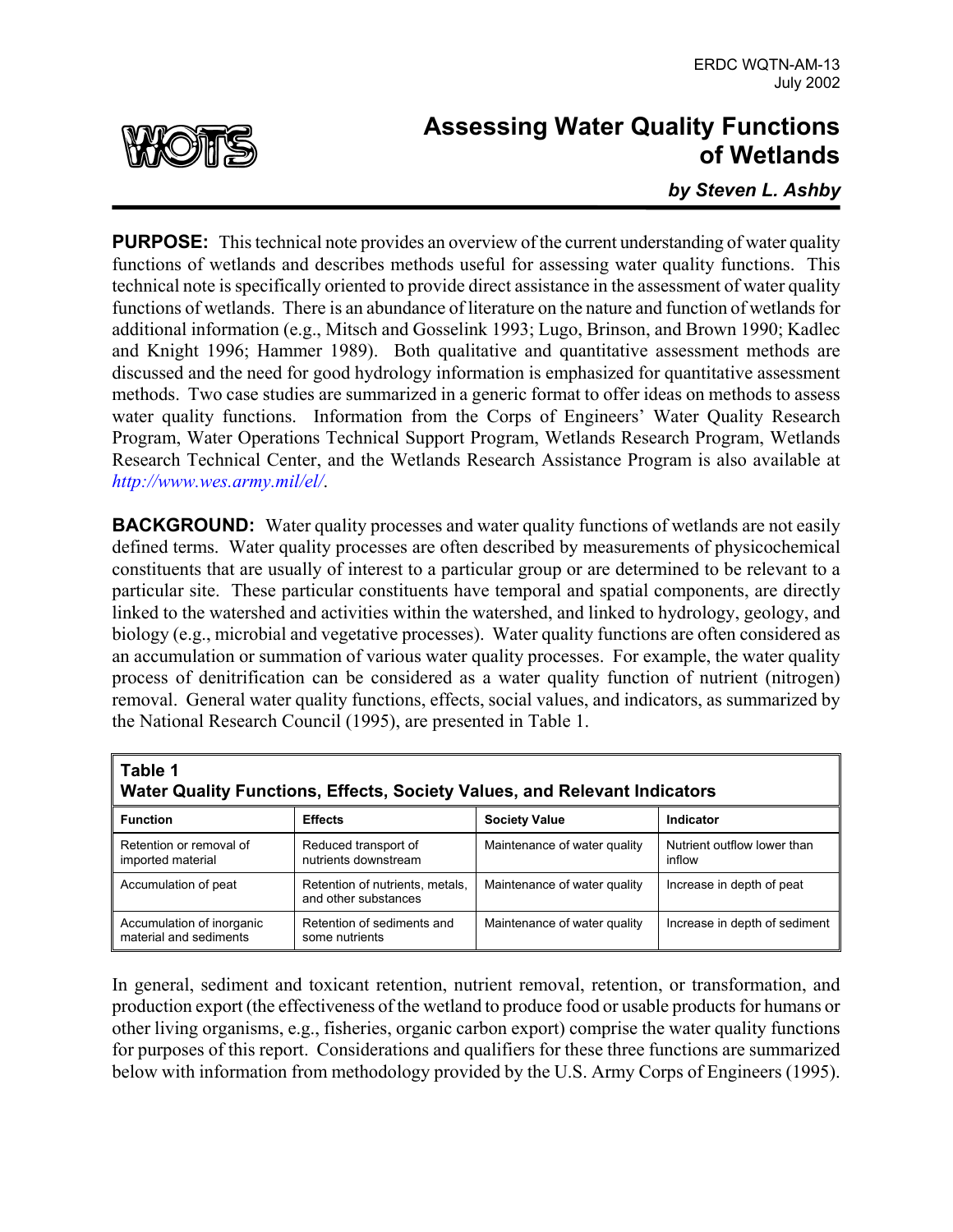ERDC WQTN-AM-13 July 2002

Figure 1 is an overview of water quality processes and zones for material exchange. General requirements for sediment and toxic retention include a potential source in the watershed, opportunity for trapping in the wetland, fine-grained or organic material present in the wetland, and opportunity for aerobic and anaerobic processes. Site hydrology and type and extent of vegetative cover also play a critical role in the ability of a wetland to retain sediments and toxicants. Requirements for nutrient removal, retention, and transformation are similar to those of sediment and toxicant removal and may also be positively related to a large wetland relative to the size of its watershed. Vegetation density and ability to utilize nutrients and site hydrology are both critical to nutrient removal, retention, and transformation. Requirements for production export include growth of wildlife food sources within the wetland, development of detritus, economically or commercially used products present in the wetland, use by wildlife and higher trophic level consumers, presence of fish or shellfish, dense vegetation, diverse plant community structure, and export of nutrients and organic material. However, it must be pointed out that it is very difficult to separate out individual functions and values, since they are interrelated.

Assessing or measuring water quality functions is also difficult and often compounded by site hydrology in natural, disturbed, and constructed systems. Brinson (1995) notes that there is a tendency to view individual wetlands as bundles of functions rather than internally complex and highly integrated ecosystems and the same could be stated for water quality functions of wetlands.



Figure 1. Overview of water quality processes and functions in wetlands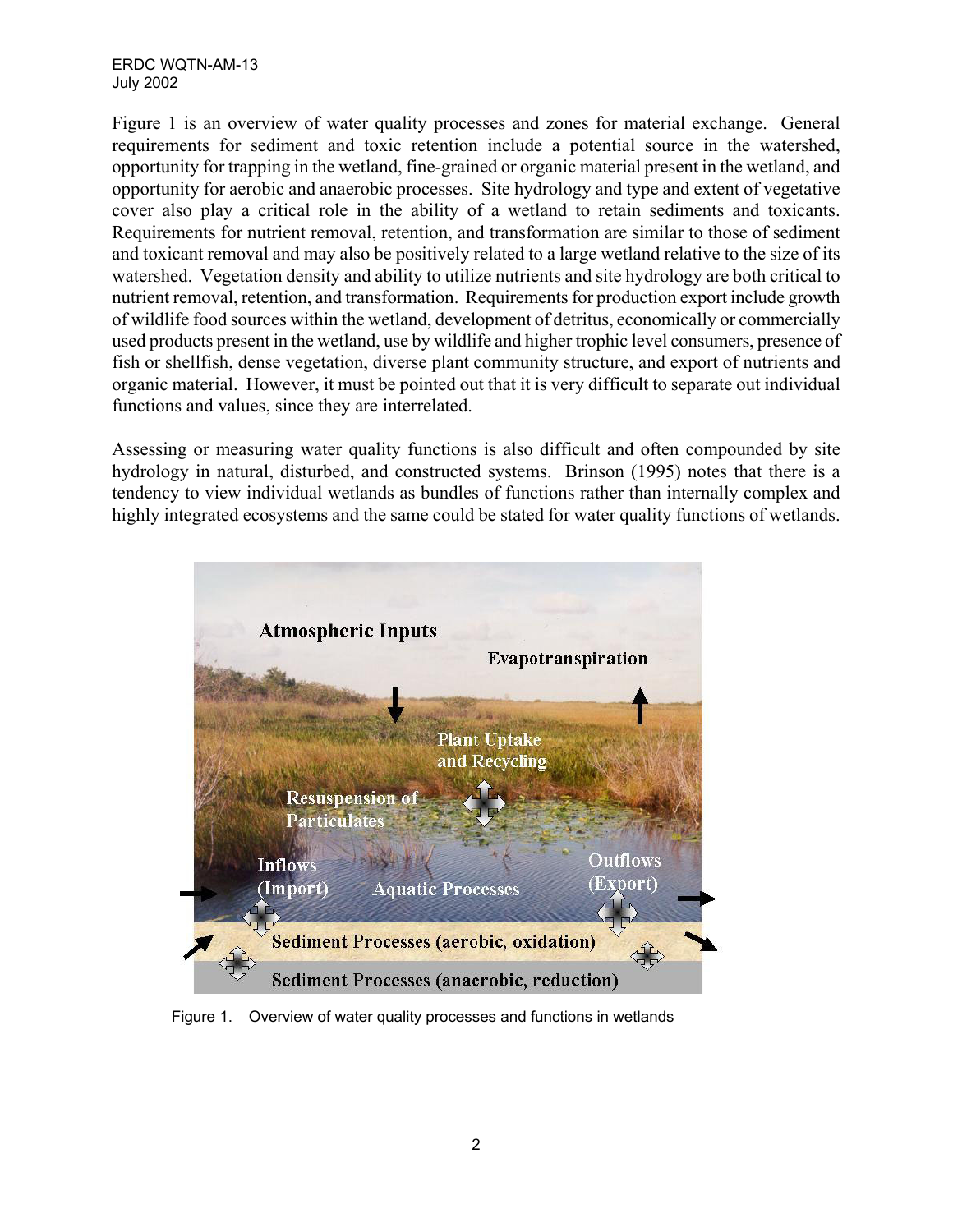**ASSESSING WATER QUALITY FUNCTIONS OF WETLANDS:** Bartoldus (1999) provides an excellent review of 40 wetland assessment procedures. Of the 40 methods reviewed, 27 methods included water quality assessment procedures to some extent. In general, most of these methods use a ranking method often combined with weighting and are typically intended for rapid application. This approach often uses easily obtained information that suggests potential or opportunity for water quality functions (e.g., source of pollutant in the upstream watershed, detention time, ponds, etc.). Only a few methods offer a more quantitative approach but typically require more effort (e.g., time, money, expertise) to apply. Some of the more recently developed methods have also been evaluated and categorized as logic or mechanistic by Hruby (1999). Hruby points out that the current rapid assessment methods do not assess rates or dynamics of ecological processes occurring in wetlands but they do allow a way of organizing current knowledge, including subjective observations. Three general criteria were common to the methods reviewed:

- An image of characteristics found for the highest performing wetland was compared to the ideal.
- Reference standards for each function in a region were used for comparison.
- The least altered reference in a region (reflecting the highest performance for all functions) becomes the standard.

**QUALITATIVE APPROACHES:** Walbridge (1993) provides a good discussion of the water quality functions of forested wetlands. The discussion describes improvements to water quality as related to biogeochemical processes (denitrification, phosphate sorption, nutrient uptake, decomposition of organic material, sorption of heavy metals, and retention of toxics) and sediment deposition. Denitrification is considered to be the most important mechanism of nitrogen removal in southern forested wetlands (Walbridge 1993; Day, Butler, and Conner 1997; Brinson, Bradshaw, and Kane 1984; Lowrance et al. 1984; Jacobs and Gilliam 1985). Walbridge (1993) also lists other mechanisms of nitrogen removal including plant uptake (Lowrance et al. 1984), microbial immobilization (Qualls 1984), and the accumulation of ammonium on cation exchange sites (Brinson, Bradshaw, and Kane 1984). Removal of phosphorus in southern forested wetlands is accomplished by uptake by plants, microbial immobilization, sediment deposition, and adsorption to clay sediments according to Walbridge (1993) and as described in Kitchens et al. (1975); Day, Butler, and Conner (1977); Mitsch, Dorge, and Wiemhoff (1979); Yarbro (1983); Brinson, Bradshaw, and Kane (1984); Lowrance et al. (1984); and Richardson, Walbridge, and Burns (1988). Walbridge (1993) concludes that sediment and nutrient removal and transformation in southern forested wetlands may provide the greatest value to society of these types of systems, particularly when they are located along low-order streams.

Atkinson et al. (1993) suggested that using plot-weighted averages of vegetation, classified as either wetland or upland species, might be an effective way to provide early estimates of success of created wetlands. The approach provides a relatively easily applied method, as long as knowledgeable wetland botanists are available to assess the site, and can be compared to a reference system. Sufficient monitoring can provide a trajectory to estimate time to complete vegetative coverage. The approach does not provide a measure of wetland functions but assumes that the types of plants present are indicators of hydrology and soil conditions. The approach is not reasonable for setting mitigation ratios (Atkinson et al. 1993) but may be useful in monitoring success and indicate a need to modify management of the mitigation site.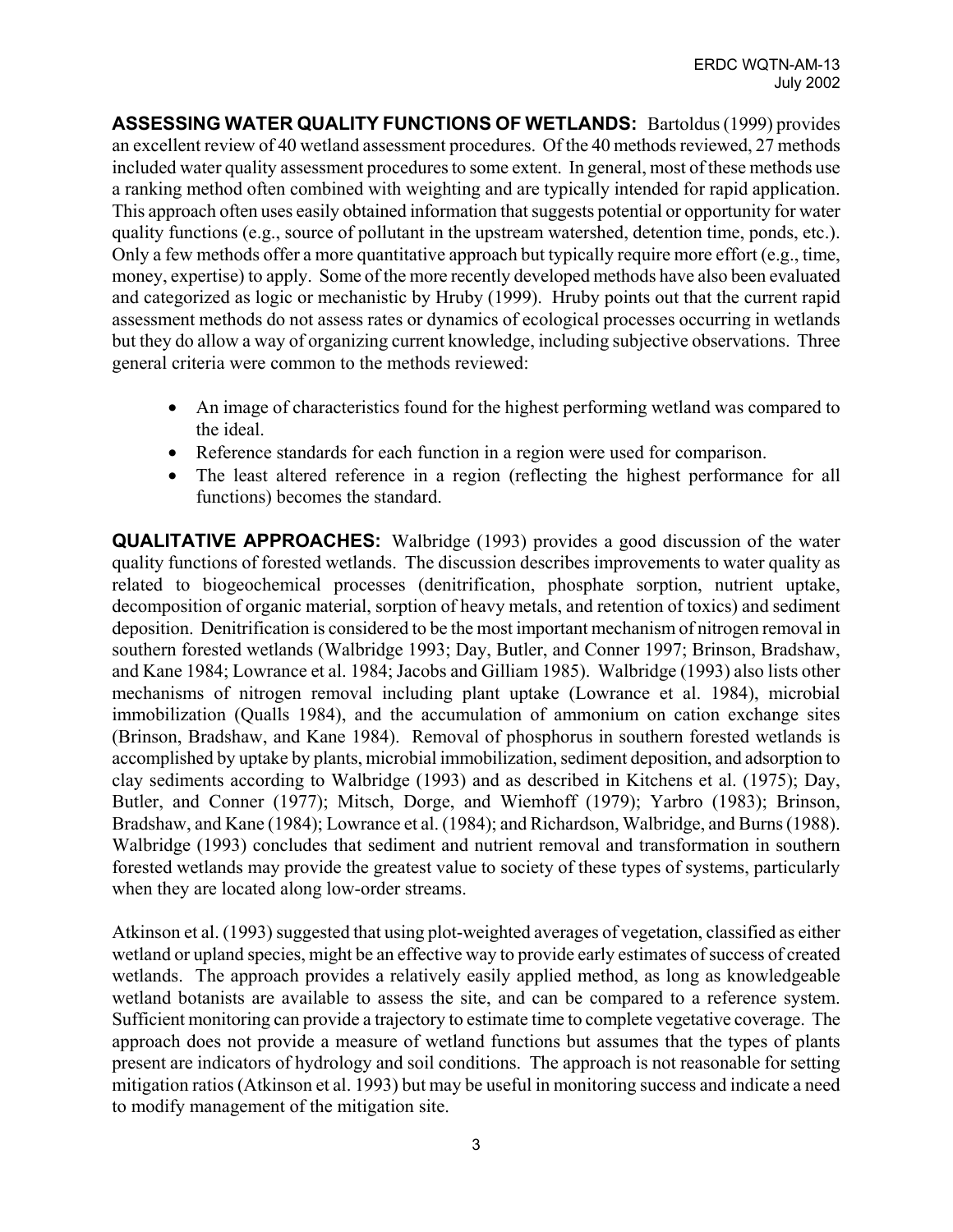**REFERENCE WETLANDS:** In an example of applying wetland reference data to functional assessment in mineral soil wet flats, Rheinhardt, Brinson, and Farley (1997) describe the model used in the Hydrogeomorphic (HGM, Brinson (1993)) assessment approach to evaluate water quality functions (e.g., maintain characteristic nutrient and elemental cycling processes). The authors acknowledge the constraints of conducting extensive data collection efforts and provide an alternative rapid assessment method that allows calculation of an Index of Function for the HGM utilizing easily measured variables (e.g., snag density, volume of coarse woody debris, mean litter depth, basal area of trees, subcanopy density, percent cover of trees and shrubs, and percent cover of graminoids and forb (non-graminoid herbs). The relationship of these variables to those of reference conditions allows establishment of the extent of impact. This approach assumes that the measured variables are good indicators of nutrient processing.

**QUANTITATIVE APPROACHES**: Hydrology is probably the most important factor for determining the establishment and maintenance of specific wetland functions (Mitsch and Gosselink 1993) and is critical to any quantitative approach used to assess water quality functions. An excellent overview of hydrology in freshwater wetlands is provided in Gosselink and Turner (1978). A general conceptual model of the role of hydrology in wetland ecosystems (Gosselink and Turner 1978) includes solar radiation, temperature, precipitation, relative humidity, and cyclic regularity as forcing functions on hydrology, chemical and physical properties of the substrate, the biotic ecosystem response and the interactions between them, and accumulation of organic matter and modifications to hydrology, all within a local climate regime. Water, nutrients, toxins, and oxygen availability are considered by Gosselink and Turner (1978) to be the four major chemical and physical properties of the substrate that are influenced by the hydrologic regime and appear to limit ecosystem development. Using Figure 1, sources of water include precipitation and relative humidity directly available to the site, inflow from offsite sources (runoff), and groundwater. Losses of water are attributable to evapotranspiration and outflows (surface and groundwater). Water is also stored temporarily in the vegetation and on the site (both in surface and sub-surface storages).

Water movement into and out of a wetland system also provides opportunity for import and export of material (see Figure 1). Measuring both the amount of water coming into and leaving a wetland system, along with concentrations of water quality constituents of concern (e.g., sediments, nutrients, toxicants, and organic carbon) allows for a quantitative method of material retention or transport that can be used to describe water quality functions. While initially this approach seems relatively straightforward, difficulties and expense associated with measuring water movement and accounting for all sources and sinks of water (i.e., the water budget) and material movement (e.g., selected water quality constituents and associated processes and transformations) limit the extent to which this approach can be used. Figure 2 provides a general schematic or conceptual model for the mass balance approach to quantitatively assess water quality functions of wetlands. Wetland hydrology is discussed in more detail in Kadlec and Knight (1996).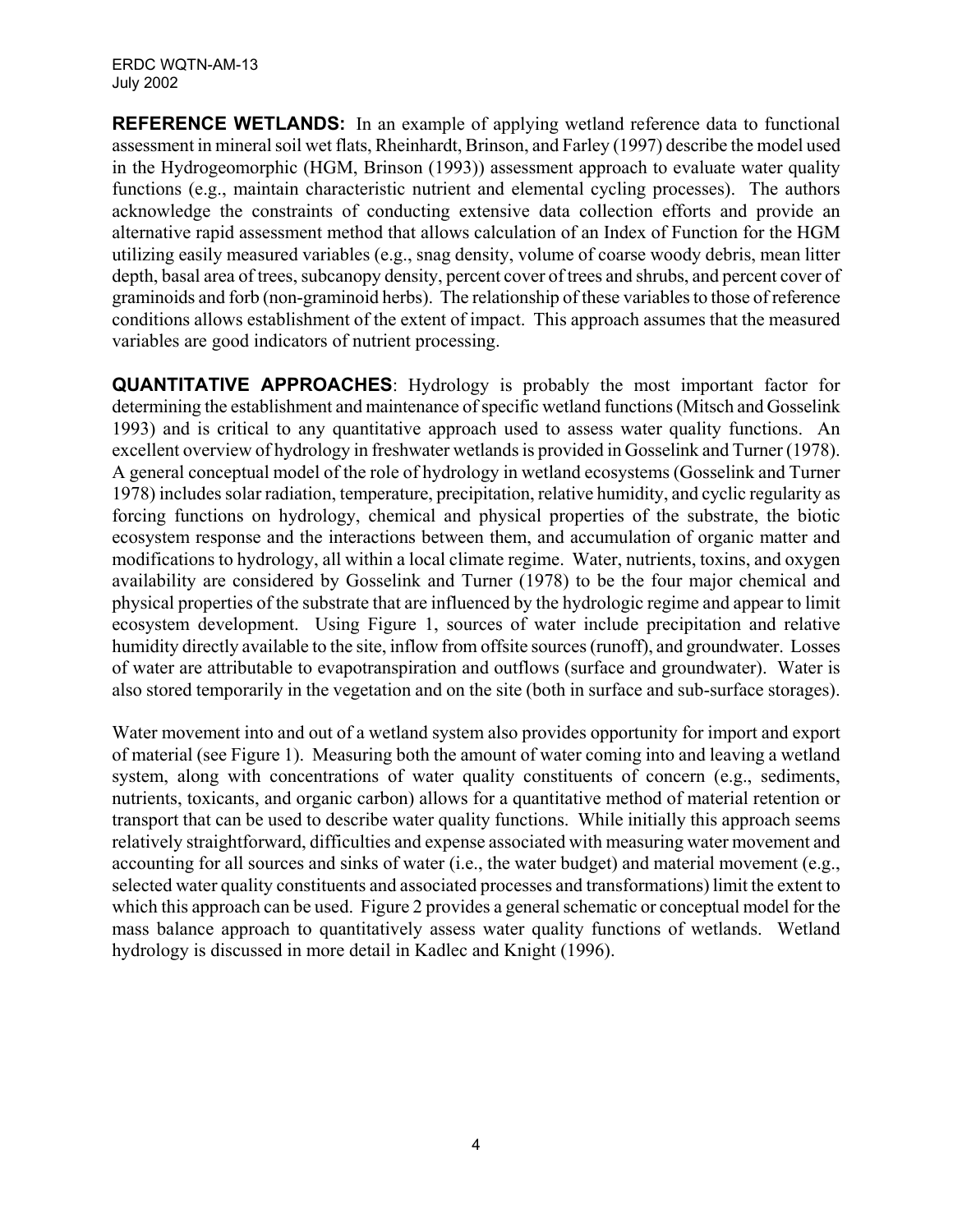

Figure 2. Conceptual model for mass balance approach for quantitatively assessing water quality functions of wetlands

Methods for measuring discharge into and out of an aquatic system typically employ the measurement of water current (velocity, *v*) using calibrated meters and discharge (*Q*) is calculated as a function of the cross-sectional area (*A*) of the stream.

$$
Q = A^*v_{\text{(avg)}}
$$

In most cases, multiple measurements of velocity are used across the stream in conjunction with depth profiles to obtain a more accurate estimate of the total discharge.

The mass balance approach (as depicted above) attempts to account for major import and export of water and material in the system without any detail to internal processing of material. Sampling or monitoring using this approach needs to account for spatial and temporal (seasonal) variability in water movement, biogeochemical processes, and seasonal succession of the vegetation. Emphasis should be placed on events that result in major water and/or material transport (e.g., snowmelt runoff and major runoff events). Consideration should be given to processes such as atmospheric deposition and denitrification, which are often overlooked or omitted due to financial constraints. Murray and Spencer (1997) provide a good overview of the use of material budgets in describing material movement (particularly for tidal wetlands) and caution about the use of limited measurements to extrapolate to annual values.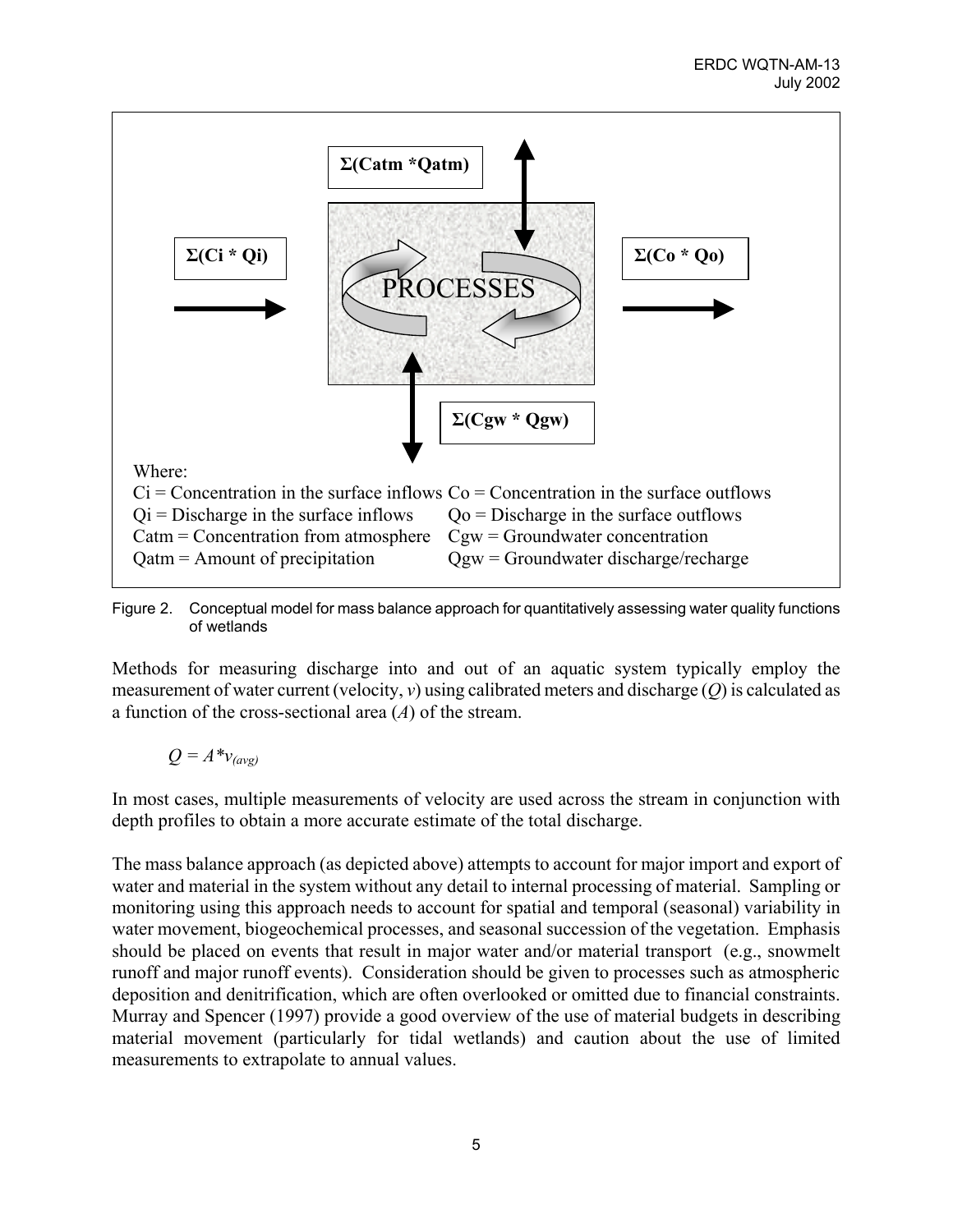ERDC WQTN-AM-13 July 2002

**MODELING:** Due to the difficulty in quantifying nutrient input and productivity, very few water quality (e.g., energy-nutrient) models have been developed for wetlands (Mitsch and Gosselink 1993). Hydrologic complexities of wetlands also make modeling the water budget, necessary for mass balance models, very difficult. Using information from constructed wetlands, which typically have very good control of the hydrology of the system and material input and export, Dortch and Gerald (1995) have developed a screening-level model (PREWET) for estimating pollutant removal. This model assumes steady-state conditions for the wetland (i.e., flow and concentrations are constant in time) and quantitatively expresses pollutant removal in terms of removal efficiency (RE) using the following equation:

$$
RE = 100 \times \frac{W_L - QC}{W_L}
$$

where

 $W_L$  = total loading of pollutant entering the wetland  $Q =$  total water flow rate exiting the wetland<br> $C =$  pollutant concentration of flow exiting the = pollutant concentration of flow exiting the wetland

Thus,  $RE = 100$  percent would denote the total removal of a pollutant. The model considers hydraulic residence time and biogeochemical processes (via literature-based values for determining coefficients) but more sophisticated modeling is required for site-specific applications where hydrology is more complicated and detailed biogeochemical processing is desired. Concepts from screening-level models, such as PREWET, can be useful for assessing more complex systems, but the effort and cost associated with data collection and development/application of more sophisticated models should be considered.

**CASE STUDIES:** Water quality assessments are conducted for a variety of reasons, usually focused on material retention associated with constructed wetlands or on measuring processes in natural or disturbed wetlands. A variety of approaches are used and application of the data varies from general assessments of water quality functions to detailed process descriptions. Given the difficulty in conducting detailed assessments to quantify water quality functions, empirical or conceptual approaches are often used. Two approaches, one large-scale and one site-specific, are summarized below.

**Large-scale Assessment.** One of the major difficulties in large-scale assessments is typically a lack of sufficient site-specific data to describe temporal and spatial patterns for a diverse study area. One approach to this dilemma is to compile and evaluate all of the relevant, existing data for the area and supplement with additional data collection if possible. Typically, the collection of additional data is limited by time, money, and other resources, so the use of existing data is the primary option. In the absence of sufficient site-specific data, surrogate information is used (e.g., literature-based information or information from reference wetlands). In an attempt to evaluate the impacts of a project on land use in approximately 38,000 acres in the New Madrid Floodway and St. Johns Bayou, an approach was developed to determine the relative change in material processing associated with changes in flooding regimes on various land uses and project alternatives (Ashby, Ruiz, and Deliman 2000). In this approach, water quality data were retrieved from national databases such as EPA's Storage and Retrieval System and the USGS National Water Quality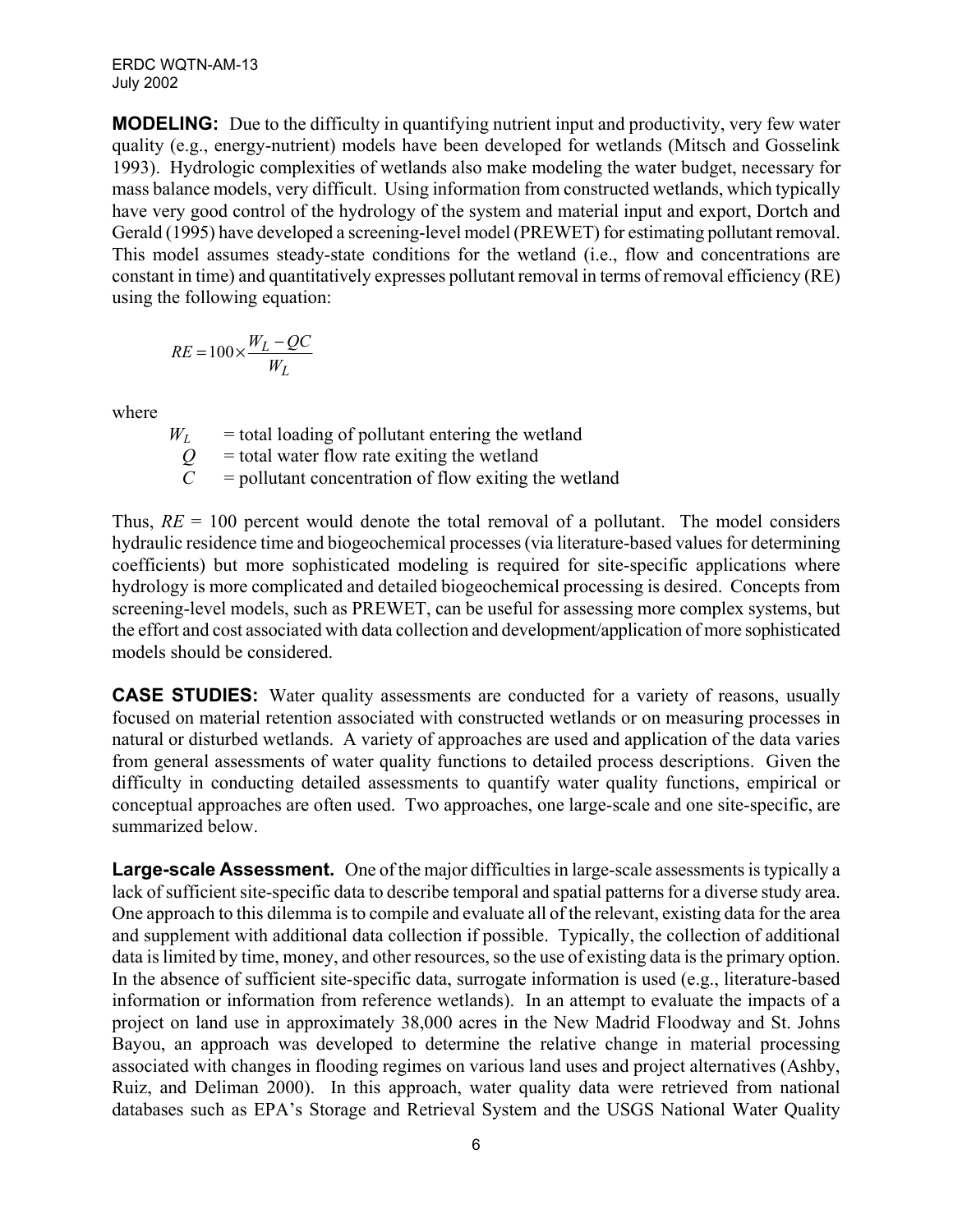Assessment Program. These data were then evaluated and average concentrations for nitrogen, phosphorus, carbon, and suspended solids were applied to volumes of water at specific elevations associated with various project alternatives. These mass values were then "processed" based on a range of removal or transport values for various wetland types in the literature, runoff coefficients for non-wetland land covers, and various sources of floodwaters based on different project scenarios. Removal or transport was then estimated for each constituent (e.g. nitrogen, Figure 3). The approach incorporated a simple spreadsheet, geospatial data on land cover type and area inundated at various elevations, and water volumes for each land cover area at various elevations. Relative change in estimated mass (not true mass) was used in the assessments. In general, using "expected" values of nitrogen removal (scenario 3, which utilized avoidance and minimize approaches) was comparable to the baseline conditions represented in scenario 1. Very high or very low retention values provided less discernment among scenarios, while doubling concentrations resulted in only minor impacts to percent retention.



Figure 3. Estimated percent removal of nitrogen for various project alternatives

This approach lacks specific information on material processing of floodwaters by various land uses; however, it does allow a "relative" comparison of "potential" project impacts of alternative scenarios. Clearly more detailed assessment of material processing for each land use would provide much more detailed information on the actual quantity of material removed or transported but the cost (in time and dollars) to obtain this information would be extremely high.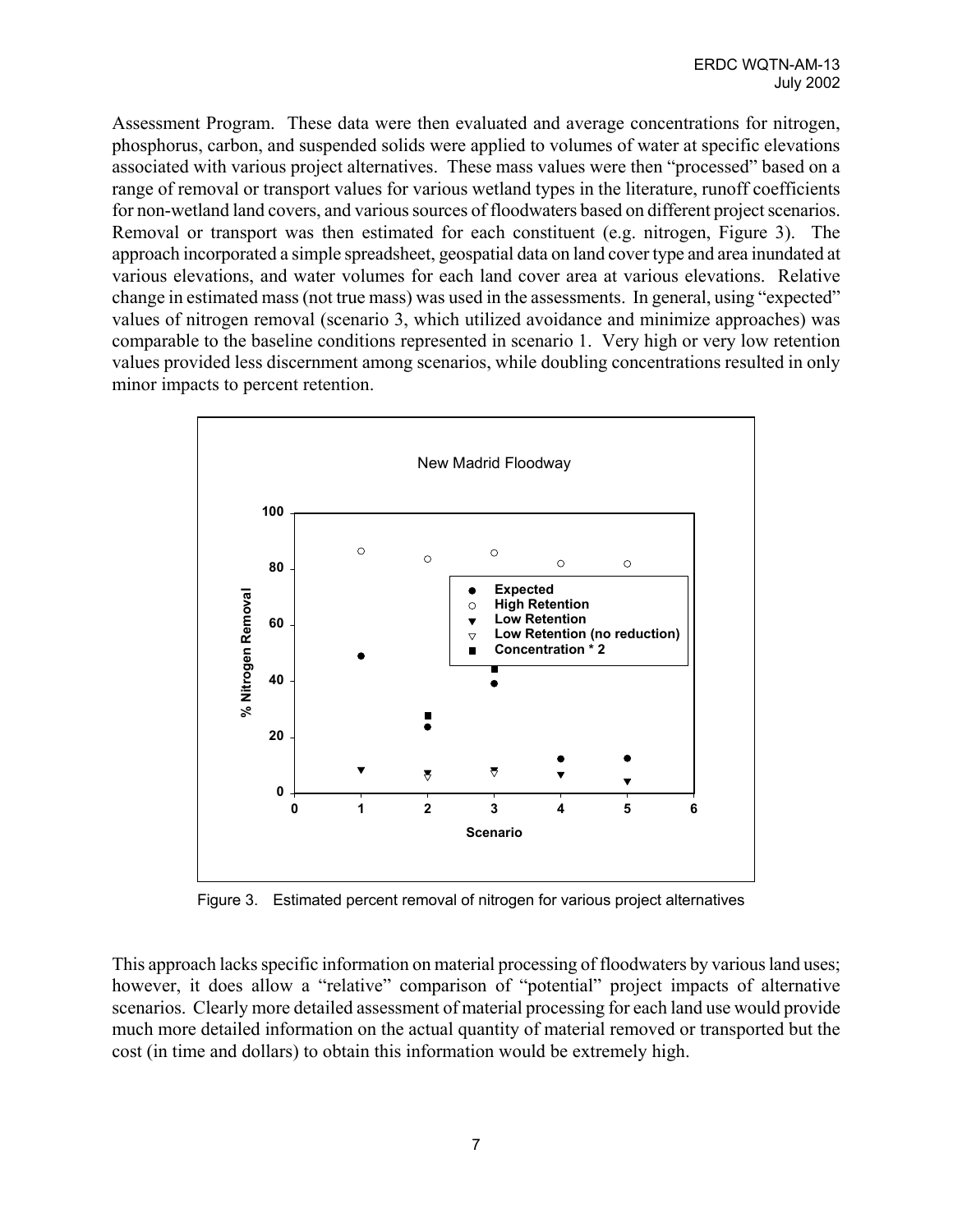ERDC WQTN-AM-13 July 2002

**Site-specific Assessment.** A mass balance approach is currently being used to assess water quality functions of a permit application for fill of a wetland. The mass balance approach was designed to provide site-specific information of material retention and transport for quantifying potential losses associated with the fill activity. This information would also supplement qualitative assessments using the Indicator Value Assessment method (Hruby, Cesanek, and Miller 1995). Based on observations of site hydrology and inflow and outflow points, a monitoring program was developed to provide continuous measurements of groundwater elevation, elevation of surface waters, velocity at major inflow and outflow points, and selected water quality constituents in conjunction with 4-5 runoff events coincident with seasonal patterns. This approach requires extensive field work to establish and maintain sampling sites and coordinate collection of water samples relative to changes in the hydrograph associated with storm events. While automated equipment is available to collect the data and water samples, maintenance is a major concern and capital costs can be quite high. Sample preservation is also a problem with collection of water for multi-constituent analyses.

While the data are still under evaluation, results indicate a highly variable system that will yield mass balance estimates with broad error bars (Figure 4). Part of this variability was attributed to a lack of complete understanding of the site hydrology, equipment failure, and limited resources for more intensive sampling.



Figure 4. Distribution of biological oxygen demand concentrations during seasonal (fall, spring, mid summer, late summer) storm events at an inflow (gray boxes with wide cross hairs) and outflow (hatched boxes with narrow cross hairs). Values are before flow-weighting for mass balance estimates

This approach is cost- and labor-intensive but, if conducted appropriately, can provide quantitative information for determining water quality functions of wetlands. The ability to accurately account for the water budget and coincident material movement is critical to the application of this approach.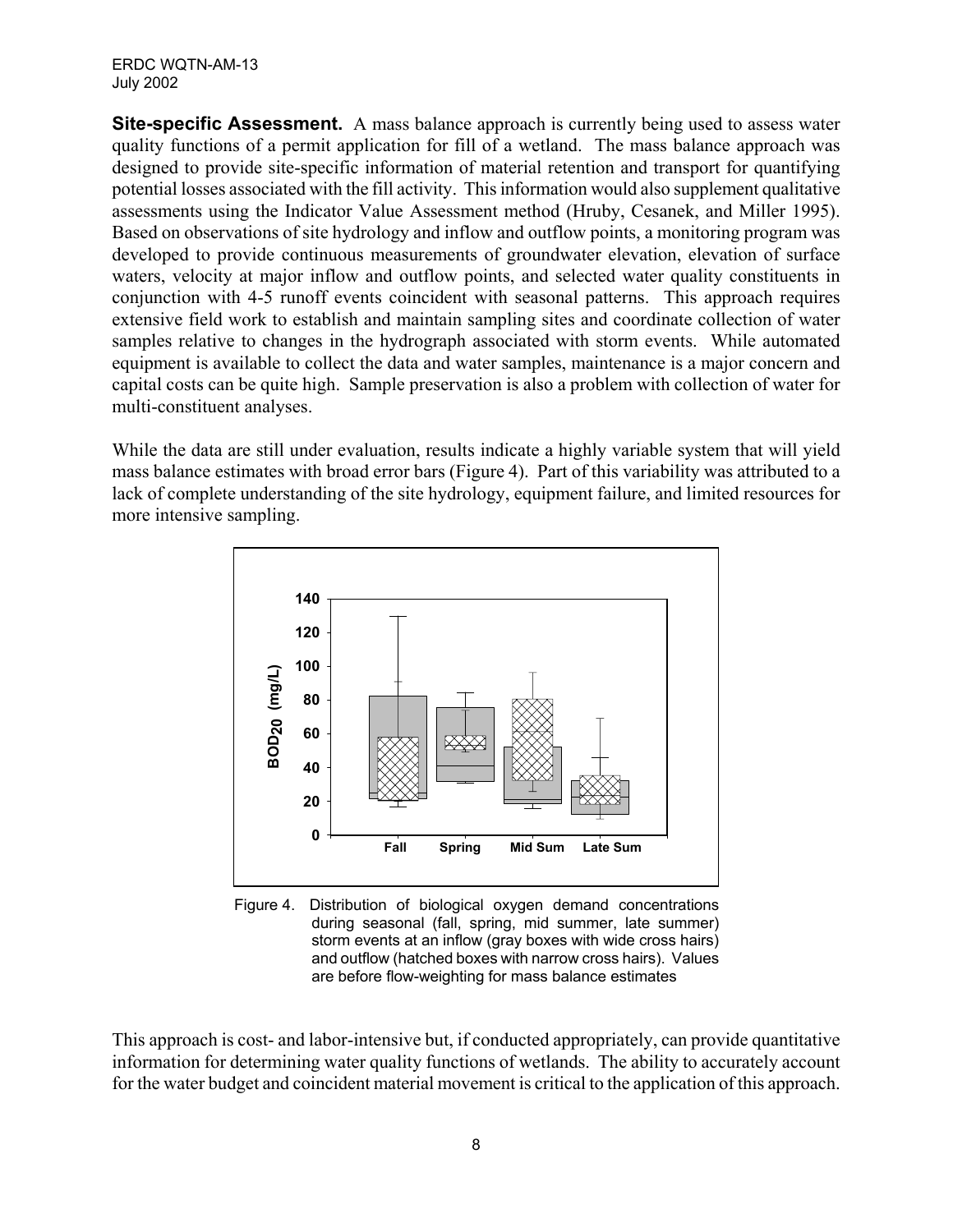**CONCLUSIONS:** Kusler and Niering (1998) raise some interesting questions that are applicable to evaluating methods for assessing water quality functions of wetlands. Questions address such issues as scientific capabilities, resources, applicability, definition of assessment needs, policy implications, use in decision-making processes, and field tests of methods for accuracy, cost, and practicality. The authors suggest a return to the basics via open recognition of gaps in scientific knowledge, integration of regulators, policy-makers, and users into application of methods, field studies for evaluating accuracy, costs, and practicality, peer review, and, in general, a more holistic approach to application and improvement of existing methods at site-specific and watershed levels.

The most commonly used methods to assess water quality functions are qualitative, primarily due to time and resource constraints. Often, certain indicators used in other assessment approaches (e.g., redox conditions and soil chroma) provide sufficient indication of water quality processes such as metals cycling but are not sufficient for quantification. Site-specific data can be used to enhance qualitative assessments and support approaches such as "best professional judgment," but understanding and measuring the hydrology of the system is necessary to achieve a quantitative assessment. Needs for more detailed assessment at different spatial and temporal scales indicate that semi-quantitative methods, such as spreadsheets, are worth further consideration and need research and development to refine information used as input. Using flow-weighted concentrations from sitespecific measurements in a mass balance approach is an option for quantifying water quality functions of wetlands but also requires knowledge of site hydrology. If sufficient information (e.g., nutrient retention/transformation rates) exists on representative systems, then a modeling approach can be used, but this approach also requires knowledge of site hydrology. These approaches can include references and indicators that have been or are being developed in wetland and other landscape assessment methods. Assessing water quality functions of wetlands also includes a consensus on applications of various methods.

Resource managers and regulatory agencies should identify those water quality functions that are most critical in the system being considered and how loss of each will impact the local, regional, or landscape system. Since not all water quality functions exist in every system and lost functions cannot always be replaced or mitigated, agencies and stakeholders may need to prioritize water quality functions. This approach can help guide decision-making for sound resource management.

**POINTS OF CONTACT:** For additional information, contact the author, Dr. Steven Ashby (601) 634-2387, *[Steven.L.Ashby@erdc.usace.army.mil](mailto:Steven.L.Ashby@erdc.usace.army.mil)* or the managers of the Water Quality Research Program, Dr. John W. Barko, (601) 634-3654, *[John.W.Barko@erdc.usace.army.mil](mailto:John.W.Barko@erdc.usace.army.mil)* and Mr. Robert C. Gunkel, Jr., (601) 634-3722, *[Robert.C.Gunkel@erdc.usace.army.mil](mailto:Robert.C.Gunkel@erdc.usace.army.mil)*. This technical note should be cited as follows:

Ashby, S. L. (2002). "Assessing water quality functions of wetlands," *Water Quality Research Program Technical Notes Collection* (ERDC WQTN-AM-13), U.S. Army Engineer Research and Development Center, Vicksburg, MS. *[www.wes.army.mil/el/elpubs/wqtncont.html](http://www.wes.army.mil/el/elpubs/wqtncont.html)*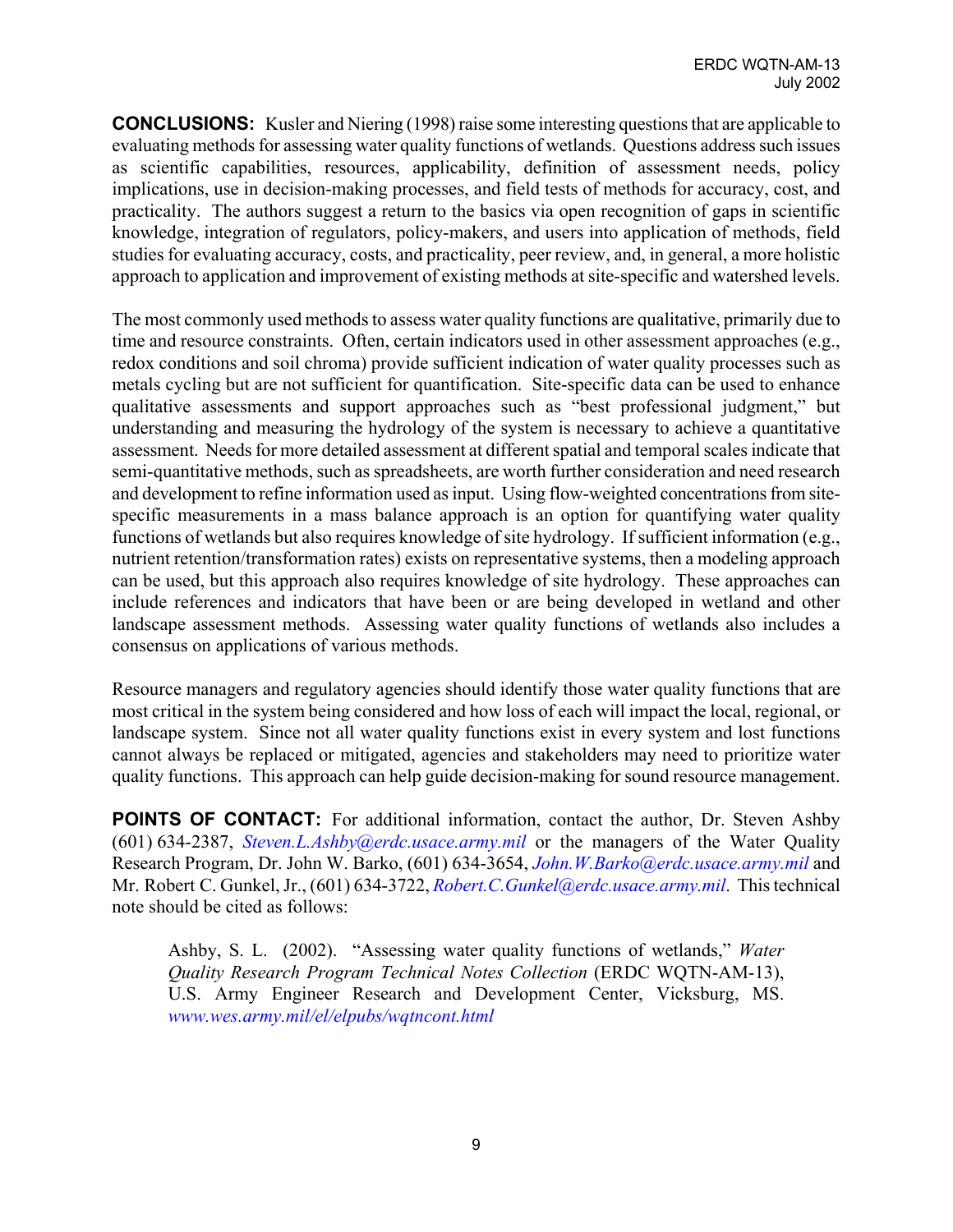## **REFERENCES**

- Ashby, S. L., Ruiz, C. E., and Deliman, P. (2000). "Supplemental water quality analysis—St. Johns Bayou and New Madrid Floodway," ERDC/EL SR-00-7, U.S. Army Engineer Research and Development Center, Vicksburg, MS.
- Atkinson, R. B., Perry, J. E., Smith, E., and Cairns, J, Jr. (1993). "Use of created wetland delineation and weighted averages as a component of assessment," *Wetlands*, 13(3), 185-193.
- Bartoldus, C. C. (1999). *A comprehensive review of wetland assessment procedures: A guide for wetland practitioners*. Environmental Concern, Inc., St. Michaels, MD.
- Brinson, M. M. (1993). "A hydrogeomorphic classification for wetlands," Wetlands Research Program Technical Report WRP-DE-2, U.S. Army Corps of Engineers Waterways Experiment Station, Vicksburg, MS.
- Brinson, M. (1995). "The HGM approach explained," *National Wetlands Newsletter*, Nov-Dec, 7-13.
- Brinson, M.M., Bradshaw, H. D., and Kane, E. S. (1984). "Nutrient assimilative capacity of an alluvial floodplain swamp," *Journal of Applied Ecology* 21, 1041-1058.
- Day, J. W., Butler, T. J., and Conner, W. G. (1977). "Productivity and nutrient export studies in a cypress swamp and lake ecosystem in Louisiana," *Estuarine Processes, Vol. II*, M. Wiley, ed., Acad. Press, New York, 255-269.
- Dortch, M. S., and Gerald, J. A. (1995). "Screening-level model for estimating pollutant removal by wetlands," Technical Report WRP-CP-9, U.S. Army Engineer Waterways Experiment Station, Vicksburg, MS.
- Gosselink, J. G., and Turner, R. E. (1978). "The role of hydrology in freshwater wetland ecosystems," *Freshwater wetlands, ecological processes and management potential*, R. E. Good, D. F. Whigham, R. L. Simpson, and C. G. Jackson, Jr., eds., Academic Press, Inc., New York, 63-78.
- Hammer, D. A., ed. (1989). *Constructed wetlands for wastewater treatment: Municipal, industrial, and agricultural*. Lewis Publishers, Inc., Chelsea, MI.
- Hruby, T. (1999). "Assessments of wetland functions: What they are and what they are not," *Environmental Management* 23(1), 75-85.
- Hruby, T., Cesanek, W. E., and Miller, K. E. (1995). "Estimating relative wetland values for regional planning," *Wetlands* 15(2), 93-107.
- Jacobs, T. C., and Gilliam, J. W. (1985). "Riparian losses of nitrate from agricultural drainage waters," *Journal of Environmental Quality* 14, 472-478.
- Kadlec, R. H., and Knight, R. L. (1996). *Treatment wetlands*. Lewis Publishers, CRC Press, Boca Raton, FL.
- Kitchens, W. M., Dean, J. M., Stevenson, L. H., and Cooper, J. H. (1975). "The Santee Swamp as a nutrient sink," *Mineral cycling in southeastern ecosystems*, F. G. Howell, J. B. Gentry, and M. H. Smith, eds., U.S. Energy Res. & Dev. Admin., Washington, DC. CONF-740513, 349-366.
- Kusler, J., and Niering, W. (1998). "Wetland assessment: Have we lost our way?" *National Wetlands Newsletter* 20(2), 8-14.
- Lowrance, R., Todd, R., Fail, J., Hendrickson, O., Leonard, R., and Asmussen, L. (1984). "Riparian forests as nutrient filters in agricultural watersheds," *Bioscience* 34, 374-377.
- Lugo, A. E., Brinson, M., and Brown, M., eds. (1990). *Forested wetlands*. Elsevier, Amsterdam, New York.

Mitsch, W. J., and Gosselink, J. G. (1993). *Wetlands*. Van Nostrand Reinhold, New York.